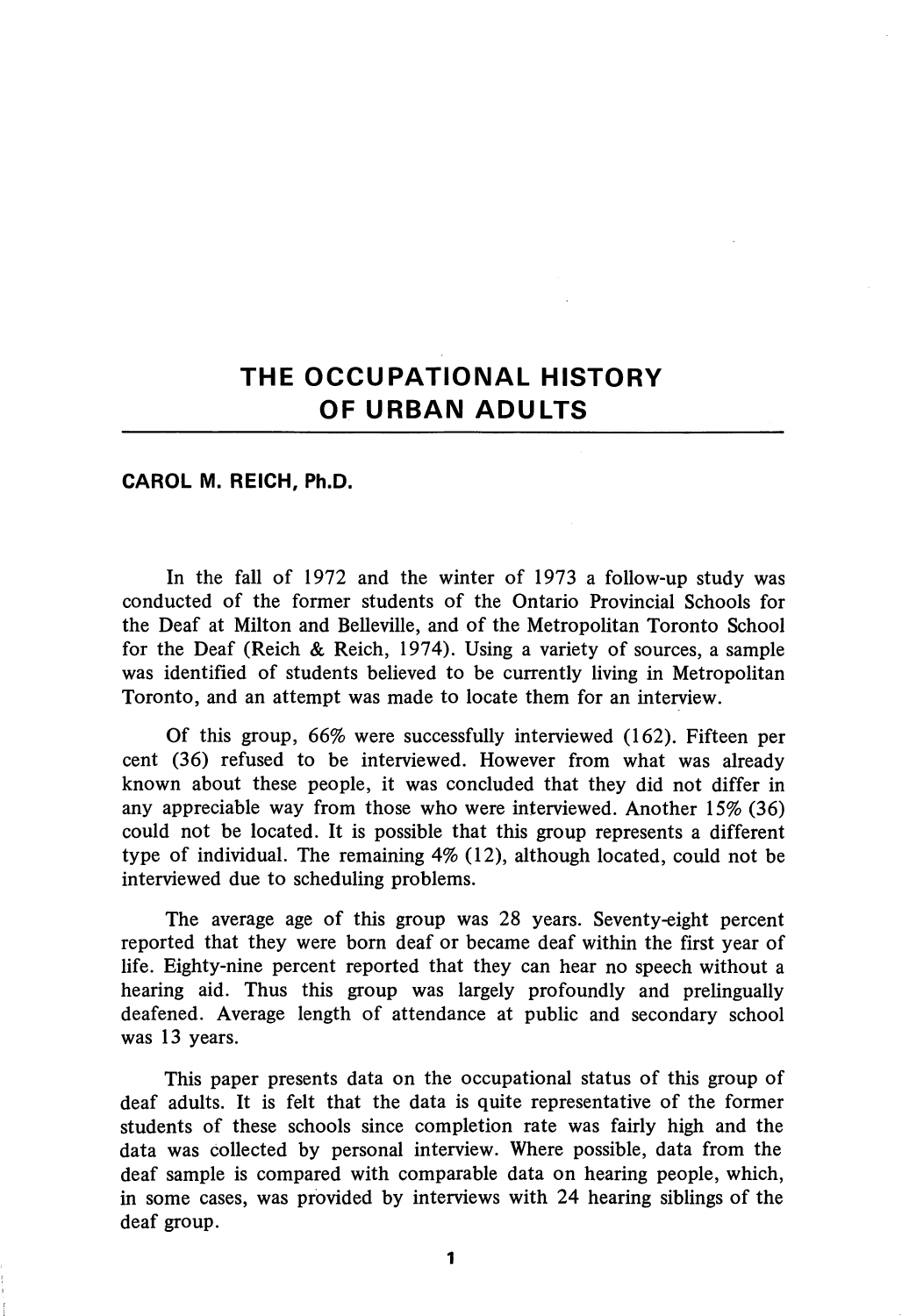## EMPLOYMENT RATE

Almost all of the former students in the sample had been employed at one time or another—96% of the men and 93% of the women. Seventy-seven percent of the men and 58% of the women were employed at the time of the survey. For men, this is somewhat lower than the figure of 84% for Toronto as a whole, while for women, it is higher than the Toronto figure of 40% (Federal Department of Labour, 1973).

From the total job history, we find that men were employed an average of 84% of the time since leaving school. Women who were currently married were employed an average of 80% of the time up to the time of their marriage. After marriage, these women were employed for 48% of the time. Unmarried women were employed 73% of the time since leaving school. The overall rate for women is 61%. Thus employment is an important part of the life of deaf women as well as deaf men.

## ADVANCEMENT

What is the progress of the deaf through the employment world? The first and last job that people had was coded as to general status using Blishen's (1967) scale. Table 1 gives the average value for deaf and hearing men and women by age, the hearing group in this case being the sibling control sample.

All the figures for the deaf fall in the middle 30's, which is where the average figures for Ontario workers fall (Bhshen, 1967). It would seem then, that the deaf are doing relatively well.

Relative to the hearing group however, the deaf are doing more poorly. There was little difference between the two groups of men on the first job, but on the last (or current) job, the hearing men had advanced quite a bit while the deaf had remained stationary. Even though the hearing men were somewhat older than the deaf men in the sample, and thus had had more opportunity to advance, one would expect some movement among the deaf.

| п<br>r. |  |
|---------|--|
|---------|--|

Average Job Status (Blishen's Scale) of Deaf and Hearing Males and Females

|                | Group           | <b>First Job</b> | <b>Last Job</b> |
|----------------|-----------------|------------------|-----------------|
|                | Deaf $(N=74)$   | 36               | 34              |
| <b>Males</b>   | Hearing $(N=7)$ | 33               | 45              |
|                | Deaf (N=77)     | 34               | 34              |
| <b>Females</b> | Hearing (N=17)  | 49               | 52              |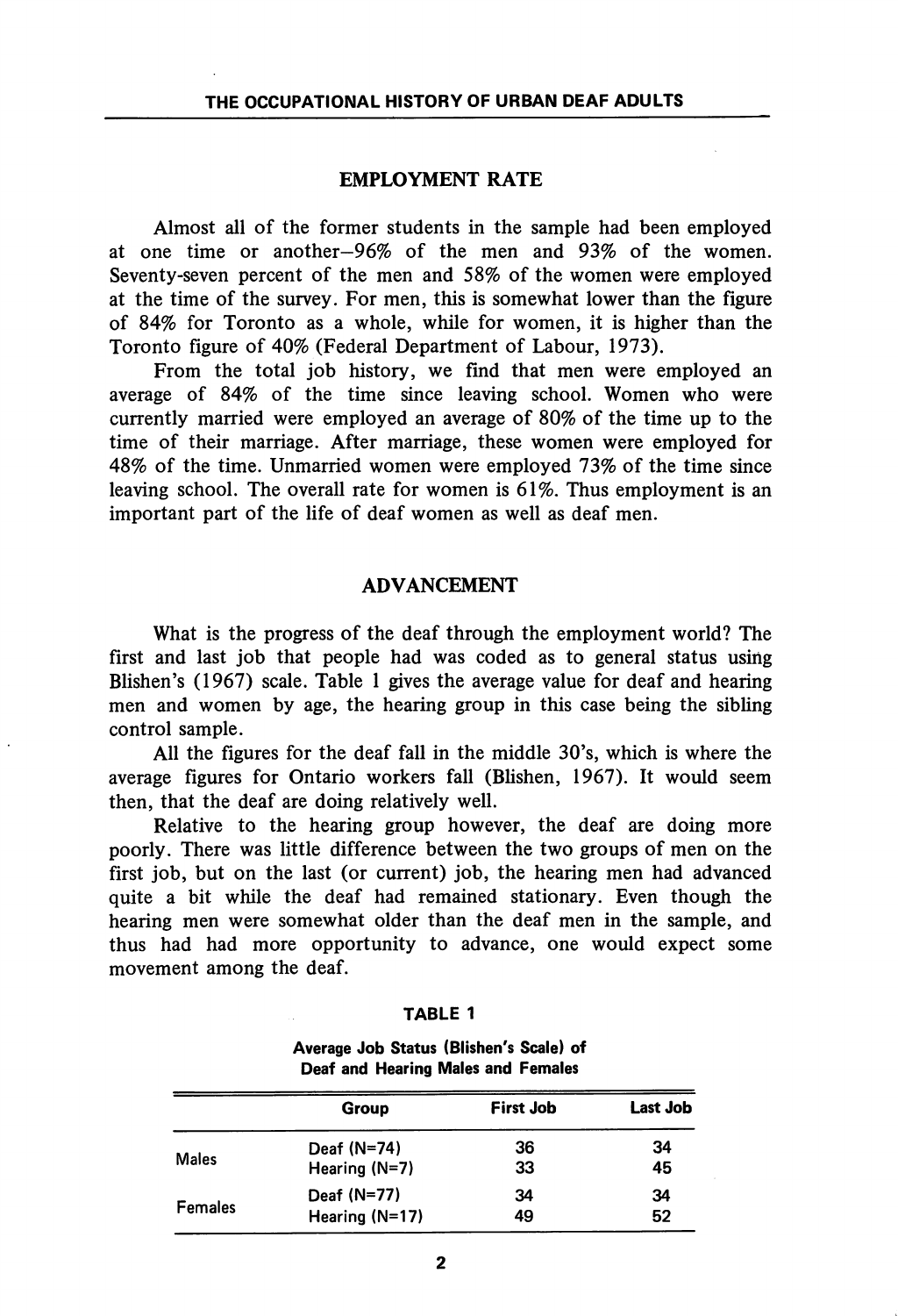Among deaf women, there was also no movement from first to last job. Although the hearing women also made little advance, they started at a much higher level.

Seventy-four percent of the deaf men and 78% of the women had had a raise in their present job, and 75% of the men and 59% of the women had been promoted. However, only 3% were in a supervisory position. This is another indication of the limited opportunity that the deaf enjoy for advancement.

Several previous studies have concluded that the deaf show unusual job stability, however without presenting any real comparison data from the hearing population (Moores, 1969; Conner and Rosenstein, 1963; Justman & Moskowitz, 1967). However for this study some comparison figures are available from Eninger's research on the male graduates of 4 year technical schools in the United States (1965). This study, done in 1964, looked at graduates from 1953, 1958, and 1962. Graduates from 1958 would have been out of school for about 6 years at the time of the study. Since our male students averaged 8 years out of school, Eninger's 1958 graduates provide the closest point of comparison. Since our sample had been out of school an average of 2 years longer than the 1958 graduates at the time they were studied, and since employment stability generally increases with age, we would expect the deaf to be doing a little better. On the other hand, Eninger's study looked only at high school graduates while our sample included students who left school before graduating as well as those who completed their course of study. On the whole graduates do better than drop-outs, and on these grounds we would expect Eninger's 1958 students to be doing better than the deaf students.

Due to the lack of complete comparability between our sample and Eninger's 1958 sample, data from all three of Eninger's groups are presented (Table 2). However, the 1958 graduates are the best point of comparison for the deaf men. The deaf women had been out of school an average of 10 years and should, perhaps, be compared with Eninger's 1953 graduates. But any comparison of male and female data in this area is questionable.

The percent of time employed since leaving school, which was discussed above, is again presented here. The figure of 84% for men is similar to the figure for Eninger's 1958 graduates.

Average duration of the job currently held was 61 months for men and 44 months for women. The average duration over all jobs was quite a bit less—38 months for men and 32 months for women, both of which are higher than the figures for Eninger's 1958 graduates. Average number of jobs—2.5 for men and 2.2 for women—is also similar to the figures in Eninger's study. It thus appears that the deaf are at least as stable in their employment history as hearing workers. However it is not clear that they are more stable. In terms of present employment, however, deaf men are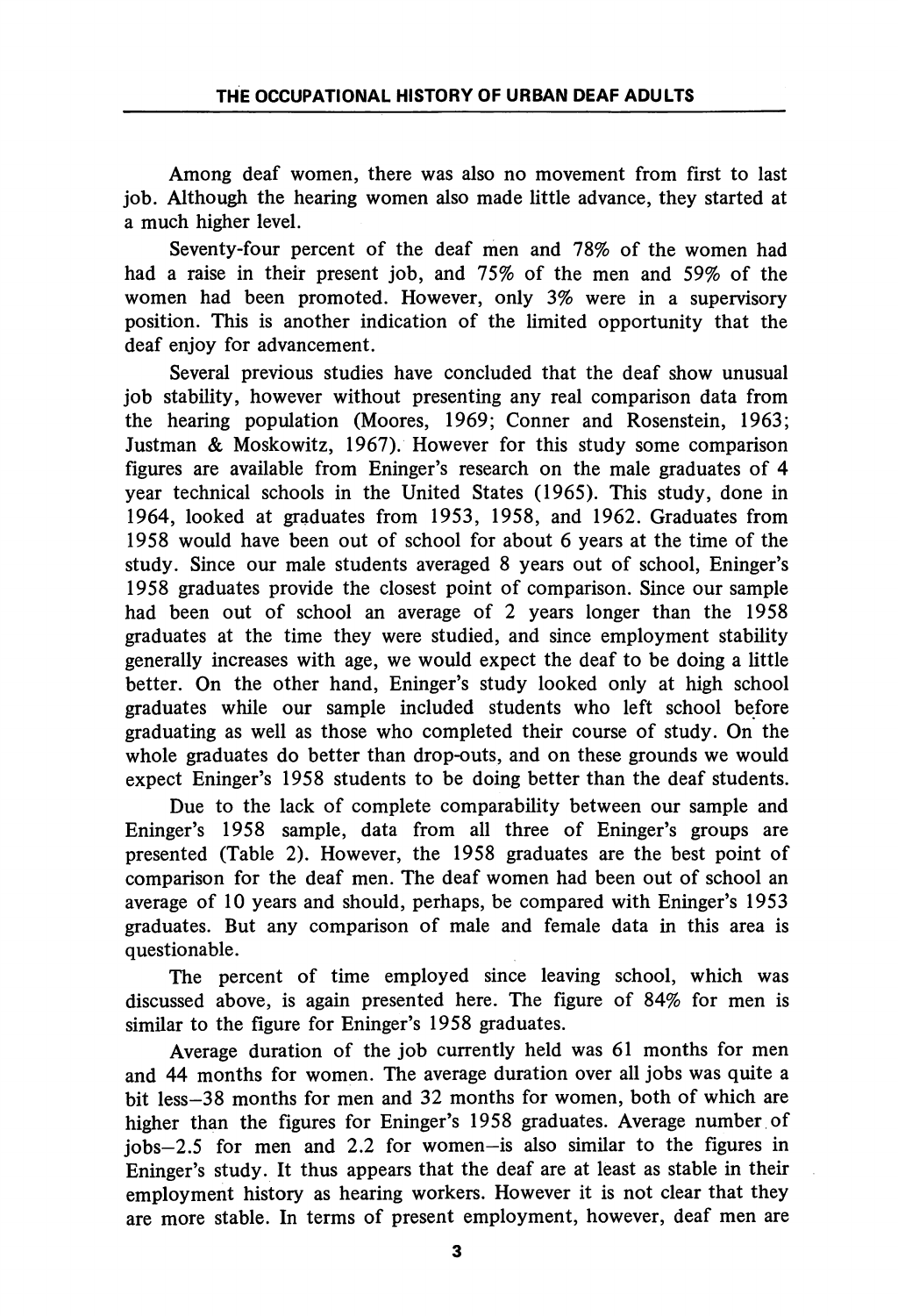|                                      | Per Cent of <sup>a</sup><br>Time Employed <sup>b</sup> | Average Duration <sup>b</sup><br><b>Duration of</b><br><b>Present Job</b><br>in Months |    | Average No. <sup>b</sup><br>of Jobs |  |
|--------------------------------------|--------------------------------------------------------|----------------------------------------------------------------------------------------|----|-------------------------------------|--|
| Deaf Males<br>$(N=78)$               | 84                                                     | 61                                                                                     | 38 | 2.5                                 |  |
| <b>Deaf Females</b><br>$(N=81)$      | 61                                                     | 44                                                                                     | 32 | 2.2                                 |  |
| <b>Eninger's</b><br><b>Graduates</b> |                                                        |                                                                                        |    |                                     |  |
| 1953                                 | 93                                                     |                                                                                        | 47 | 3.1                                 |  |
| 1958                                 | 87                                                     |                                                                                        | 26 | 2.5                                 |  |
| 1962                                 | 84                                                     |                                                                                        | 13 | 2.0                                 |  |

TABLE 2

Employment Characteristics of the Deaf and Graduates in Eninger's Study

<sup>a</sup> 20 males and 6 females were excluded because they went to another school full time after high school.

b<sub>8</sub> males and 3 females were excluded due to incomplete data.

worse off than the general population. Their present higher rate of unemployment may have been due to the increased rate across the nation at that particular point in time or may reflect seasonal patterns.

The general picture which emerges so far is that deaf people find and keep jobs as well as do hearing people. However, the deaf make little advance in their jobs, and are thus more vulnerable to general changes in economic opportunity. This increased vulnerability of deaf men, who are generally married to deaf women, may be partly responsible for the higher employment rate of deaf women over hearing women.

#### EARNINGS

This picture is reinforced by the data on earnings.Table 3 gives the average earnings by age of those in the sample who are currently employed. Respondents were asked to give their current weekly salary, and these were multiplied by 52 to obtained the yearly salary. This assumes that those who were employed would continue fully employed for the full year. This is not a completely accurate assumption, and the salaries of the deaf are therefore somewhat inflated. Weekly earnings includes income from all jobs currently held, part-time as well as full-time, and represents total gross earnings before any deductions. However, only 2 men and 3 women had more than one job. Our interviewers emphasized the fact that gross income was desired, and felt that people did indeed understand this and respond appropriately.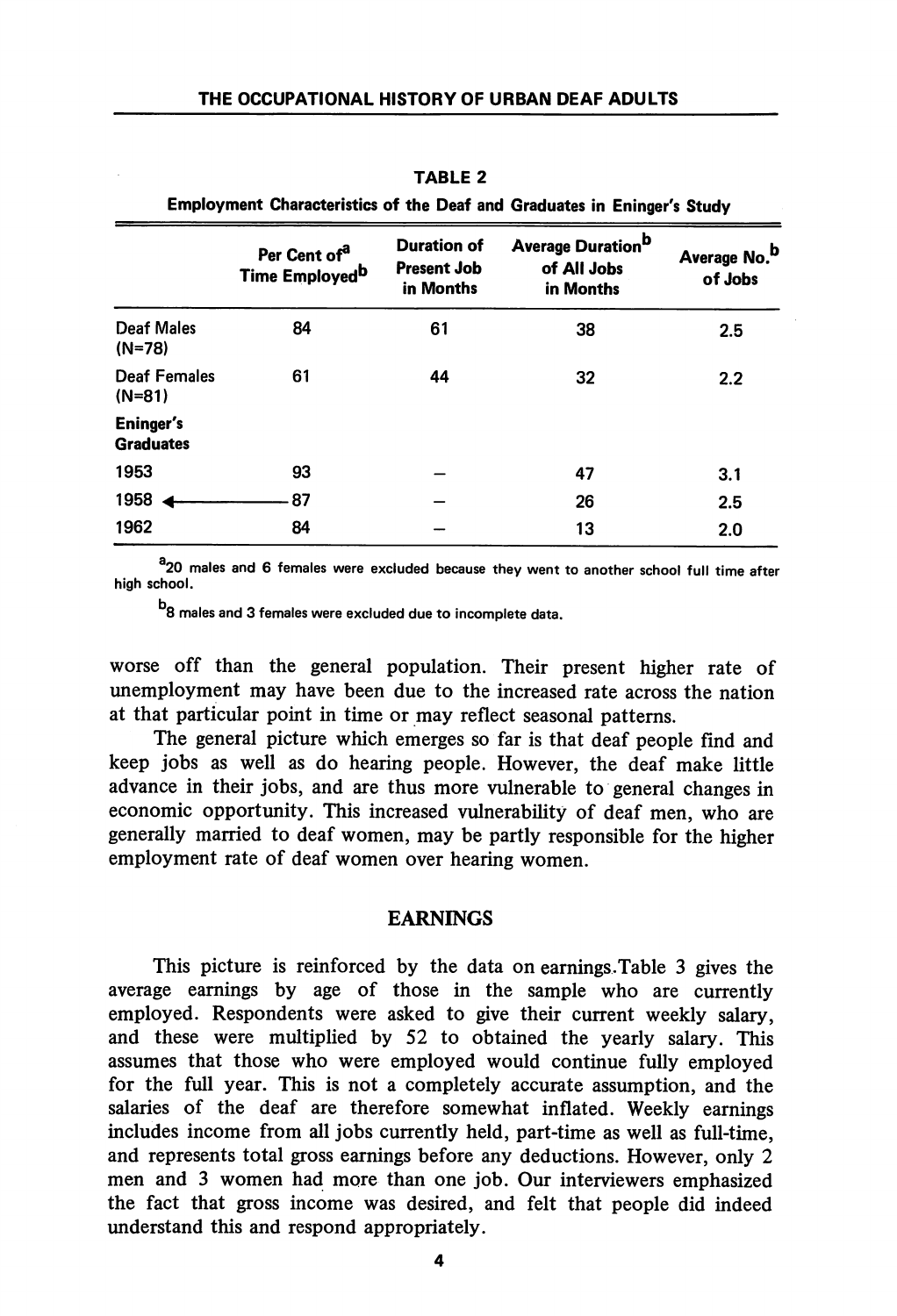Men in the youngest age group had a yearly average salary of \$5,747 while those in the oldest age group earned \$7,980, an increase of 39%. Women in the youngest age group averaged only \$4,535 and in the highest, \$4,843, an increase of only 7%. Table 3 also contains the average earnings for the nation as a whole obtained from the 1971 taxation returns (Department of National Revenue, 1972). For both men in the youngest group, and women in the two youngest age groups, the national average is lower than the average for the deaf. However, the national average increases dramatically with age-101% for men and 31% for women-so that eventually it far surpasses the averages for the deaf.

However, these national figures actually underrepresent the wages of hearing workers for two reasons—they represent the nation as a whole whereas workers in metropolitan areas generally have higher earnings, and they are derived from 1971 rather than 1972 data. An attempt was made to derive more accurate estimates in the following way. First a correction factor was applied to adjust for the disparity between the nation as a whole and Metropolitan Toronto. The 1971 taxation statistics show an overall national average of \$7,237 compared to Toronto's average of \$7,868, an increase for Toronto of 9%. This was applied to the figures in the second and fifth line of Table 3.

There is as yet no data on the rise in wages from 1971 to 1972. However, in the years 1967-1971, wages increased 7.8%, 7.9%, 8.2%, and 8.9% respectively (Federal Department of Labour, 1973). Since this represents a steady rise, the figure of 8.9%, the extent of increase from 1970 to 1971, should be a conservative estimate of the rise from 1971 to 1972, the year of our study. This correction factor was applied to the average salaries obtained after applying the first correction factor.

| Age    |        |        |  |  |  |  |  |
|--------|--------|--------|--|--|--|--|--|
| 15-24  | 25-34  | 35-44  |  |  |  |  |  |
|        |        |        |  |  |  |  |  |
| \$5747 | \$6931 | \$7982 |  |  |  |  |  |
| 4884   | 8216   | 9847   |  |  |  |  |  |
| 5803   | 9761   | 11.699 |  |  |  |  |  |
|        |        |        |  |  |  |  |  |
| \$4535 | \$5338 | \$4843 |  |  |  |  |  |
| 3913   | 5140   | 5121   |  |  |  |  |  |
| 4649   | 6107   | 6084   |  |  |  |  |  |
|        |        |        |  |  |  |  |  |

TABLE 3

|  |  |  |  |  |  |  |  | Average Yearly Earnings for the Deaf and the General Population by Age and Sex |  |  |  |  |
|--|--|--|--|--|--|--|--|--------------------------------------------------------------------------------|--|--|--|--|
|--|--|--|--|--|--|--|--|--------------------------------------------------------------------------------|--|--|--|--|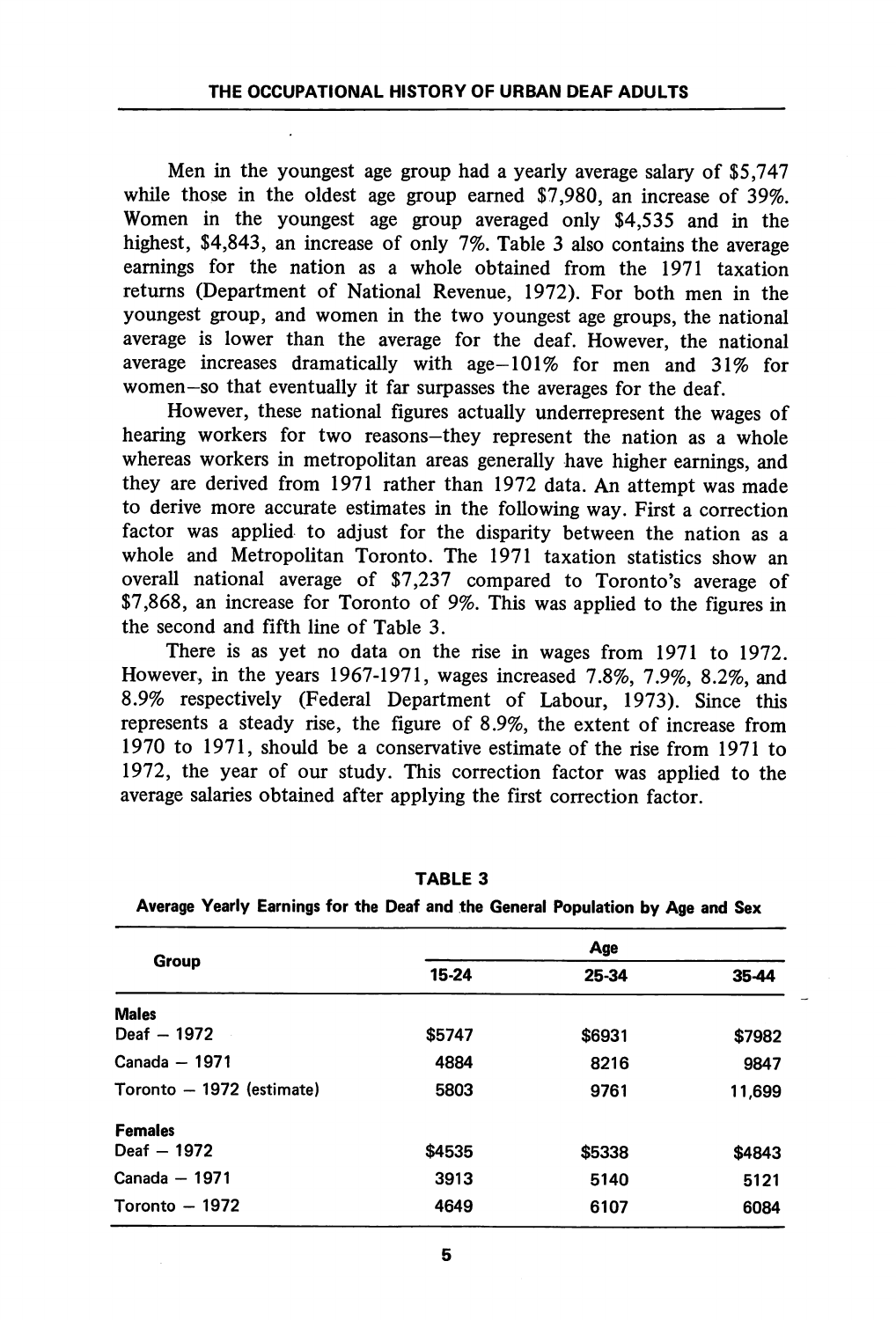The results of applying correction factors are given for men in row 3 and for women in row 6 of Table 3. They show an even greater disparity between the earnings of the deaf and the general population, completely obliterating the apparent advantage of the young deaf adult.

A study of the deaf in Vancouver also reported lower earnings (Boese, 1966). Several studies in the United States report higher earnings for the deaf than for the hearing population. However, in one of these, (Kronenberg & Blake, 1966), the investigators question their data on the hearing population. A second (Lunde & Bigman, 1959) found lower salaries for deaf men and equal salaries for deaf women, but did not take age distribution into account. In a third (Justman & Moskowitz, 1967), the investigators themselves suggest that the data might be biased because most of the deaf live in cities where wages are higher. They did not include enough data in their report to estimate if this fact would be enough to account for the discrepancy. Moores (1969) reports lower salaries in a U.S. study.

## JOB SATISFACTION

The hearing group more often than the deaf said they liked their present jobs  $(t = 2.42)$ . On a 5 point scale running from "dislike very much" to "like very much," the deaf usually said they "like" their job while the hearing chose "like very much." There was no difference between men and women. When asked what aspects of their job they liked and disliked, the two groups tended to give similar answers. Table 4 presents the various factors and the percentage of deaf and hearing

| <b>Source</b>                    | Deaf<br>$(N=148)$ | <b>Hearing</b><br>$(N=24)$ |                     |
|----------------------------------|-------------------|----------------------------|---------------------|
| Work itself                      | 57%               | $17%$ <sup>*</sup>         | $24\%$ <sup>*</sup> |
| Pav                              | 41                | 38                         | 54                  |
| Relations with employer          | 32                | 17                         | 24                  |
| <b>Relations with co-workers</b> | 27                | 42                         | 60                  |
| Job security                     | 25                | 4                          | 6                   |
| <b>Working conditions</b>        | 21                | 33                         | 47                  |
| <b>Benefits</b>                  | 13                | Ω                          | በ                   |
| Opportunities for advancement    | 10                | 8                          | 11                  |
| <b>TOTAL</b>                     | 226%**            | 159%                       | 226%                |

TABLE 4

|  |  |  |  |  |  |  |  |  |  |  | Per Cent of Deaf and Hearing Mentioning Various Sources of Job Satisfaction |
|--|--|--|--|--|--|--|--|--|--|--|-----------------------------------------------------------------------------|
|--|--|--|--|--|--|--|--|--|--|--|-----------------------------------------------------------------------------|

^Differences between deaf and hearing are statistically significant.

♦•Percentages add up to more than 100% because most people gave more than one response.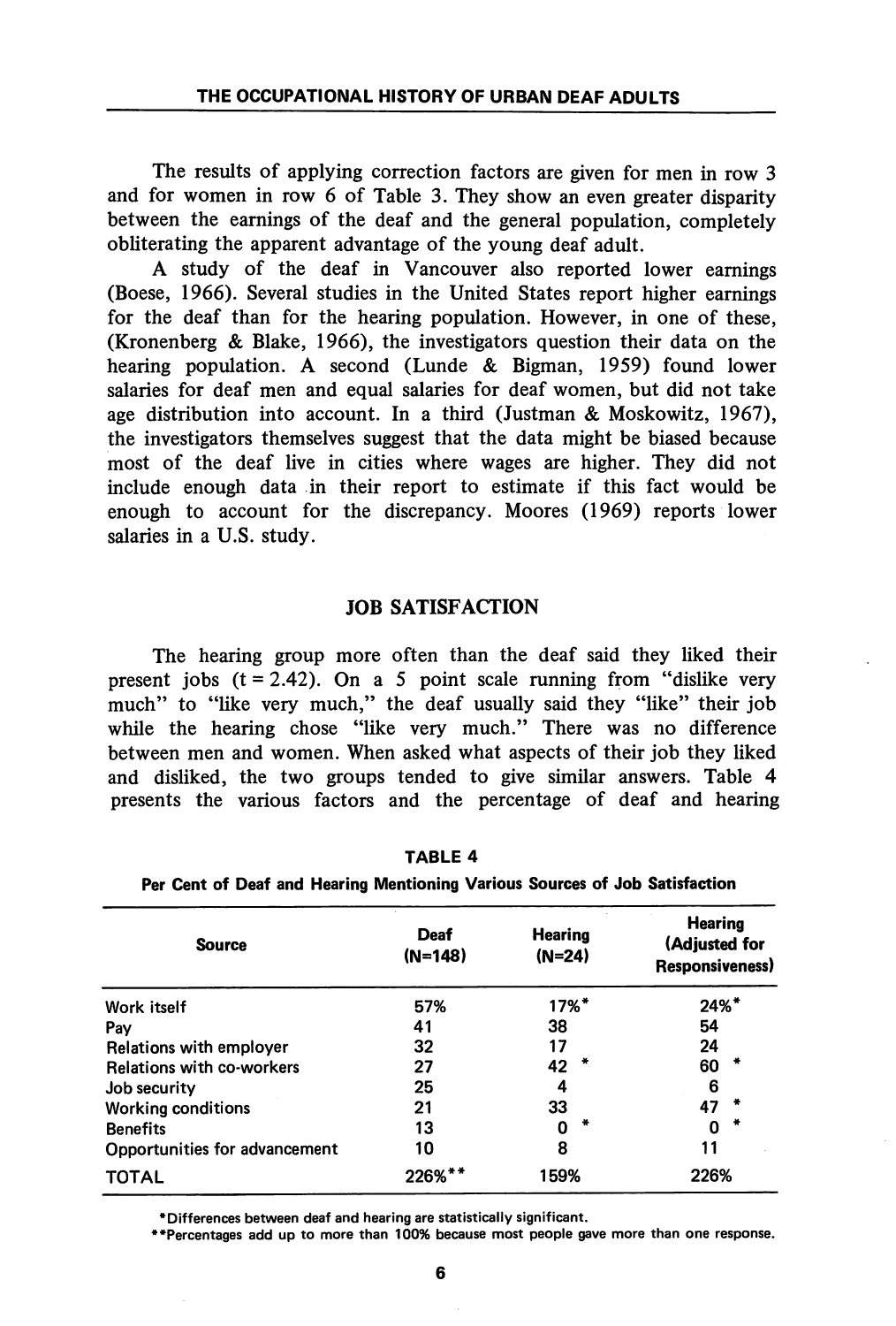mentioning each one in a positive light. The factors are arranged in their order of importance to the deaf. Note that these percentages add up to more than 100%. This is because most people mentioned more than one aspect of their job in a positive light. However there was a large difference in the average number of responses from deaf and hearing people. Deaf people on the average mentioned 2.3 things and hearing people mentioned only 1.6. Therefore there are two columns for the hearing group. The first gives the raw percentages. The second gives these same percentages corrected for the difference in responsiveness (done by multiplying the raw percentages by 2.3/1.6).

There are four significant differences (test of proportion) between the two groups. The deaf mentioned the work itself most frequently as being a source of positive satisfaction. This is relatively low on the list of the hearing sample. The deaf, on the other hand, give relations with co-workers a relatively low rating, while the hearing saw this as the most satisfying aspect of their job. The choice of co-workers is low for both deaf men and deaf women, and the difference between the hearing and the deaf cannot therefore be attributed to the preponderance of women in the former group.

Pay is second on the list for both groups. Next, for the hearing group, is working conditions, which is significantly lower for the deaf. The final difference is in job benefits, which the deaf mentioned more often than the hearing, but which was mentioned relatively little by either group.

# FINDING A JOB

Table 5 gives the percentages of deaf using various means to find jobs. On both the first and current job, deaf agencies head the list, followed by personal friends. All other sources are relatively unimportant.

| .<br><b>Job Sources</b> |                               |                                |  |  |  |  |
|-------------------------|-------------------------------|--------------------------------|--|--|--|--|
| <b>Source</b>           | <b>First Job</b><br>$(N=146)$ | <b>Current Job</b><br>$(N=95)$ |  |  |  |  |
| Deaf agency             | 57%                           | 46%                            |  |  |  |  |
| Friend                  | 29                            | 29                             |  |  |  |  |
| School                  | 9                             | 0                              |  |  |  |  |
| Own efforts             |                               | 9                              |  |  |  |  |
| <b>Written Ads</b>      |                               |                                |  |  |  |  |
| <b>Manpower</b>         | 3                             | 6                              |  |  |  |  |
| Other employment agency |                               |                                |  |  |  |  |
| <b>TOTAL</b>            | 100%                          | 100%                           |  |  |  |  |

# TABLE 5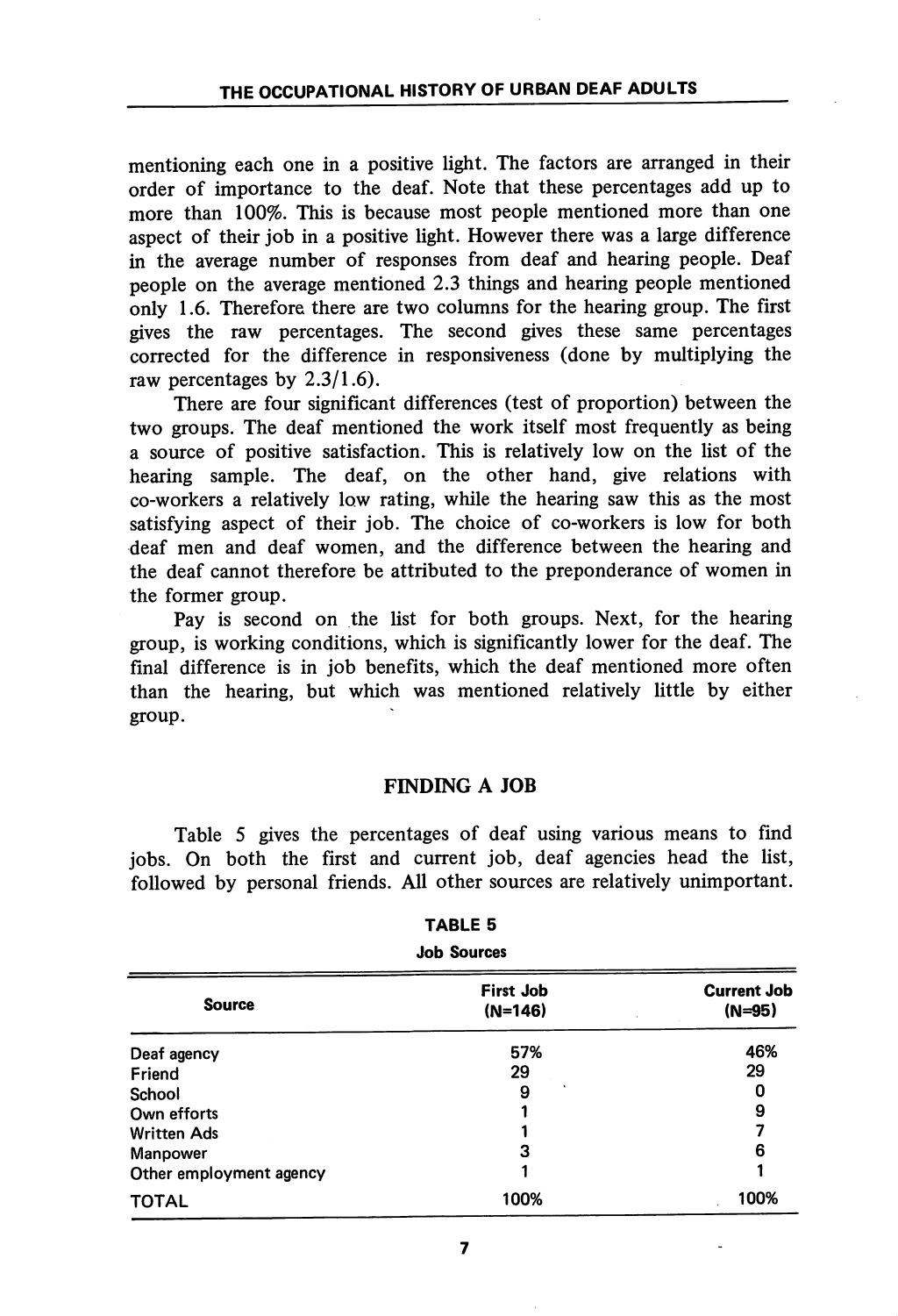Once a job is located, it is necessary to apply and undergo any selection procedures that are required. We asked each interviewee a set of questions about applying for a job. We asked the same set of questions three times—about his first job, about his current or last job (unless he is still on his first job), and about a job application which was unsuccessful. Table 6 shows the results. Since one-third of the deaf never applied for a job they didn't get, response to this question is somewhat limited. Comparisons of results with these three questions were tested for significance using the Chi Square statistic.

In actually applying for their first job, only 16% of the deaf applied themselves. The remainder had someone else apply for them. On both the first and current job, 70% had a personal interview. On the first job, 85% of these had someone accompany them to the interview. This declined on the current job to 64% (p less than .03). On unsuccessful applications,

|                                                                              |                  | Part $A$ - The Interview                 |    |                                           |                 |     |  |
|------------------------------------------------------------------------------|------------------|------------------------------------------|----|-------------------------------------------|-----------------|-----|--|
|                                                                              | <b>First Job</b> |                                          |    | <b>Unsuccessful</b><br><b>Application</b> | <b>Last Job</b> |     |  |
|                                                                              | %                | (N)                                      | %  | (N)                                       | %               | (N) |  |
| Went for an interview                                                        | 68               | 148 <sup>a</sup>                         | 62 | 52                                        | 71              | 95  |  |
| Was accompanied to interview<br>Method of communication<br>used in interview | 85               | 101                                      | 44 | 32                                        | 64              | 67  |  |
| Speech                                                                       | 40               | 100                                      | 53 | 32                                        | 50              | 66  |  |
| Writing                                                                      | 21               | 100                                      | 41 | 32                                        | 30              | 66  |  |
| Manual                                                                       | 5                | 100                                      | 0  | 32                                        | 3               | 66  |  |
| None                                                                         | 34               | 100                                      | 6  | 32                                        | 17              | 66  |  |
|                                                                              |                  | Part B - Filling Out An Application Form |    |                                           |                 |     |  |
| Filled out a form<br>Received assistance                                     | 67               | 143                                      | 67 | 52                                        | 71              | 95  |  |
| No assistance                                                                | 37               | 96                                       | 67 | 34                                        | 55              | 65  |  |
| Some assistance                                                              | 43               | 96                                       | 24 | 34                                        | 32              | 65  |  |
| Form completely filled by                                                    |                  |                                          |    |                                           |                 |     |  |
| someone else                                                                 | 20               | 96                                       | 9  | 34                                        | 12              | 65  |  |
|                                                                              |                  | <b>Part C - Qualifying Tests</b>         |    |                                           |                 |     |  |
| Took a test                                                                  | 18               | 148                                      | 15 | 52                                        | 23              | 95  |  |
| Found test difficult                                                         | 44               | 27                                       | 50 | 8                                         | 27              | 22  |  |
| Didn't understand directions                                                 | 18               | 27                                       | 12 | 8                                         | 23              | 22  |  |

Behaviour when Applying for a Job

<sup>a</sup>Whether or not a particular question was asked sometimes depended on the answer to a previous question. Therefore the N's vary from question to question.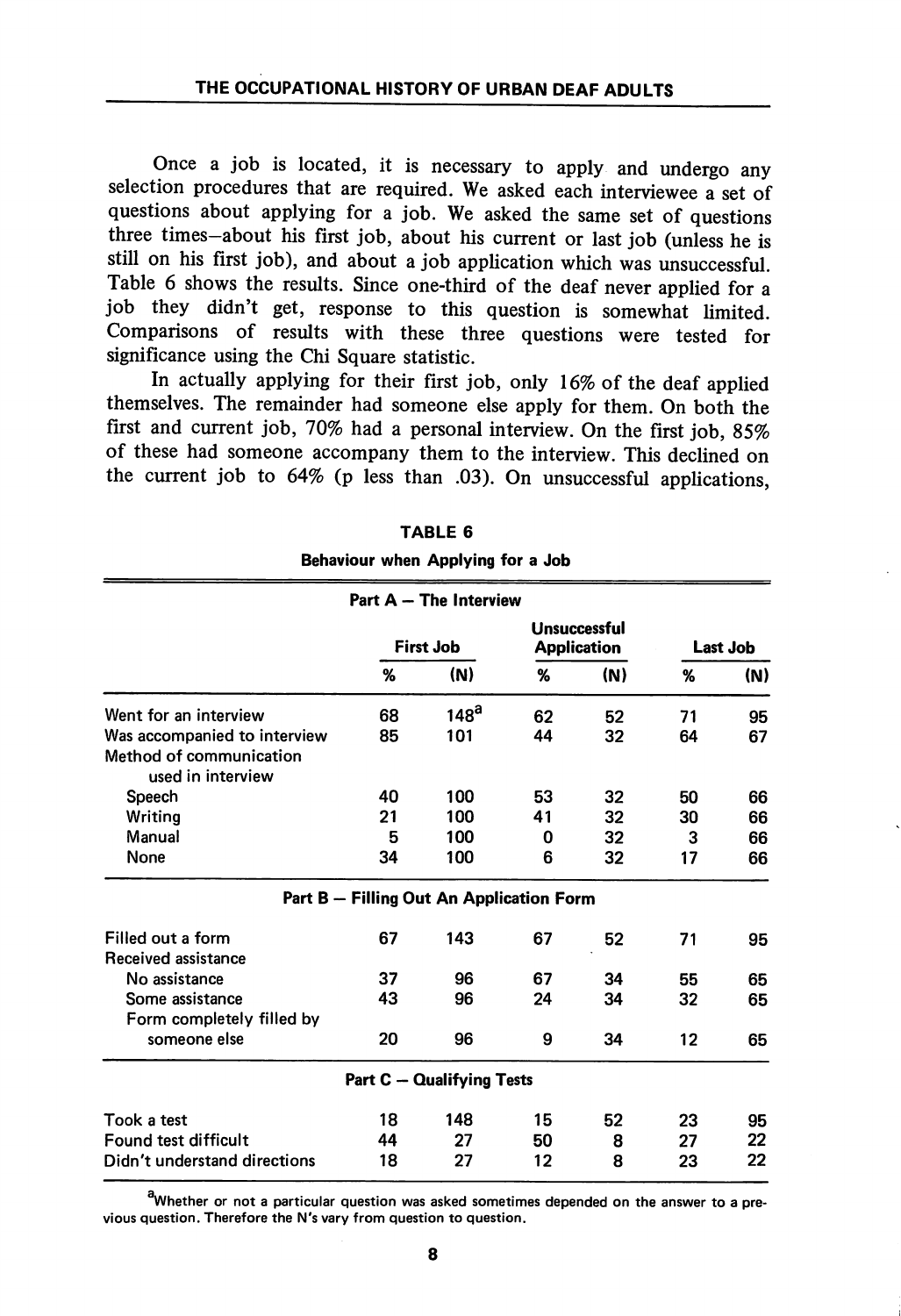only 44% of the sample were accompanied to the interview. Thus it seems that the deaf benefit from help in the interview situation.

On the first job, 67% had to fill out a form and 71% had to meet this requirement on the current job. Only 38% could fill out the form without help on the first job, increasing to 55% on the current job  $(p = .10)$ . Relatively few employees were required to take a test when applying for a job, and there was no change over time–18% on the first job and 23% on the current job.

Thus the deaf appear to be very dependent for help in obtaining a job. Although this dependency is greatest for the first job, most remain dependent to some extent in later job seeking as well. Agencies for the deaf provide a real service in this regard.

Additional information on job applications is given in Table 6.

# THE SITUATION ON THE JOB

A fair number of the deaf reported getting special help to learn the job—25%. This help came almost exclusively from hearing employees rather than other deaf employees of an outside agency. However a large number do work with other deaf—31% of the employed men and 43% of the employed women. Almost none said that their job was changed in any way to compensate for their handicaps.

The deaf are aware that their handicap limits their job opportunities; 51% of the men and 61% of the women felt that this was so. 46% of the men and 34% of the women report that deafness is a problem to them in their current job. However, 27% of the men and 15% of the women reported deafness to be an advantage, the most frequent comment being that it allows increased concentration or freedom from noise.

### SUMMARY

A follow-up study of former students of three schools for the deaf in Ontario shows that deaf adults are economically disadvantaged relative to the hearing population. Although the overall employment history of deaf men is similar to the employment history of hearing men, their present rate of employment was lower. Deaf men are at least as stable in their employment patterns as are hearing men, and there was some evidence that they are even more stable. However they have had little advancement within their jobs, and salaries are much lower, particularly for those in the middle years.

The employment rate for deaf women is higher than for hearing women, and may be due to the lower economic standing of their hearing impaired husbands.